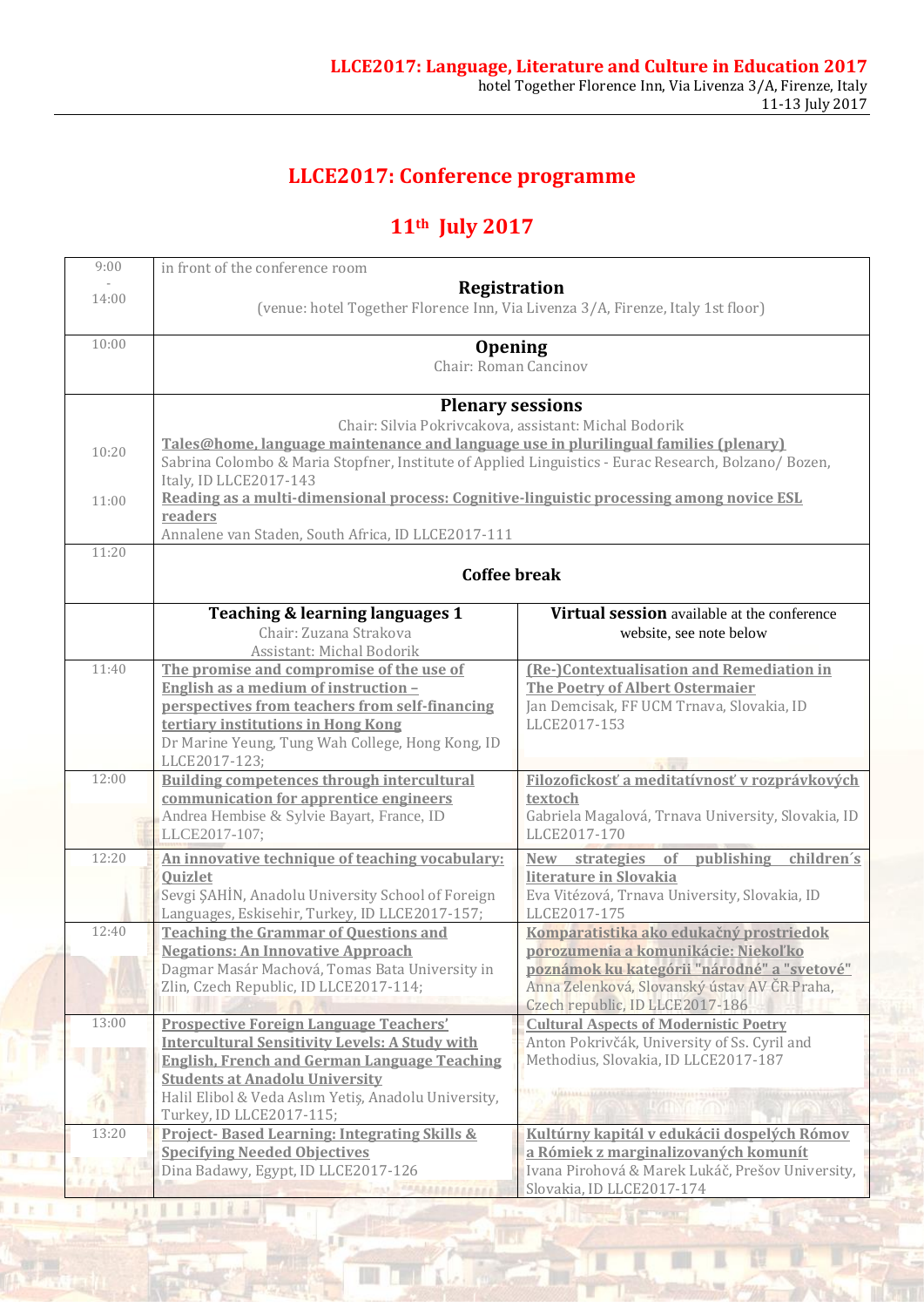#### **LLCE2017: Language, Literature and Culture in Education 2017**

hotel Together Florence Inn, Via Livenza 3/A, Firenze, Italy

|       |                                                                                                | 11-13 July 2017                                                                                      |
|-------|------------------------------------------------------------------------------------------------|------------------------------------------------------------------------------------------------------|
| 13:40 | The Flipping Coin: Multiculturalism and Identity in                                            | Development of EFL literacy with technology                                                          |
|       | Zadie Smith's White Teeth                                                                      | support at lower proficiency levels                                                                  |
|       | Dina Badawy, Egypt, ID LLCE2017-158                                                            | Zuzana Straková, Prešov University, Slovakia, ID                                                     |
|       |                                                                                                | LLCE2017-179                                                                                         |
|       |                                                                                                | <b>Undergraduate Tourism Students' Views on</b>                                                      |
|       |                                                                                                | the Importance of Being Interculturally                                                              |
|       |                                                                                                | <b>Competent Speakers of a Foreign Language</b>                                                      |
|       |                                                                                                | Zuzana Sándorová, Constantine the Philosopher                                                        |
|       |                                                                                                | University in Nitra, Slovakia, ID LLCE2017-186                                                       |
|       |                                                                                                | Teaching literary analysis - methodological                                                          |
|       |                                                                                                | challenges                                                                                           |
|       |                                                                                                | Silvia Pokrivcakova, Trnava university, Slovakia,                                                    |
|       |                                                                                                | <b>ID LLCE2017-180</b>                                                                               |
|       |                                                                                                |                                                                                                      |
|       |                                                                                                | The virtual session of the conference will be active from                                            |
|       |                                                                                                | July 11th, 2017 to December 31st, 2017 and available at:                                             |
|       |                                                                                                | http://www.slovakedu.eu/en/conferences/conferences-                                                  |
|       |                                                                                                | 2017/Ilce2017/programme/virtual-session/                                                             |
|       |                                                                                                | To discuss the papers/presentations/video presentations                                              |
|       |                                                                                                | in the session, the audience can contact authors via e-                                              |
|       |                                                                                                | mail addresses published in the papers.                                                              |
| 14:00 |                                                                                                |                                                                                                      |
|       |                                                                                                |                                                                                                      |
|       |                                                                                                | Lunch break (individual)                                                                             |
|       |                                                                                                |                                                                                                      |
|       | Teaching & learning languages 2                                                                | <b>Poster session</b>                                                                                |
|       | Chair: Jozef Pecina                                                                            | Coordinators: Taťána & Veronika                                                                      |
|       | Assistant: Dušan Fedič                                                                         |                                                                                                      |
| 15:00 | <b>Most Troublesome Aspects of English</b>                                                     | The Application of English Short Stories in EFL                                                      |
|       | <b>Pronunciation to Slovaks</b>                                                                |                                                                                                      |
|       |                                                                                                | <b>Teaching: A Case Study in Taiwan</b>                                                              |
|       | Michal Bodorík, Trnava University, Slovakia, ID                                                | Leo Wen-Hua Liang, Mackay Junior College of                                                          |
|       | LLCE2017-185                                                                                   | Medicine, Nursing and Management, ID                                                                 |
|       |                                                                                                | LLCE2017-110                                                                                         |
| 15:20 | Turning Smart Phones into an Advantage in                                                      | <b>Students' motivation and their academic</b>                                                       |
|       | <b>Language Classes</b>                                                                        | performance. A study on Romanian and                                                                 |
|       | Merve Gocmen, School of Foreign Languages,                                                     | <b>Moldovan pupils</b>                                                                               |
|       | Anadolu University, Turkey, ID LLCE2017-152                                                    | Laura Diaconu (Maxim) & Andrei Maxim,                                                                |
|       |                                                                                                | Alexandru Ioan Cuza University of Iasi, Romania,                                                     |
|       |                                                                                                | <b>ID LLCE2017-119</b>                                                                               |
| 15:40 | Language in life of Namibian Czechs                                                            | <b>Tertiary education and labour market</b>                                                          |
|       | Pavel Miškařík, Slovakia, ID LLCE2017-146;                                                     | insertion. Empirical evidence from Romania                                                           |
|       |                                                                                                | prof. Andrei Maxim & prof. Laura Diaconu                                                             |
|       |                                                                                                | (Maxim), Romania, ID LLCE2017-154                                                                    |
| 16:00 | A travelling exhibition to promote                                                             |                                                                                                      |
|       | multilingualism in South Tyrol (workshop)                                                      |                                                                                                      |
|       | Sabrina Colombo & Dana Engel, Institute of Applied                                             | <b><i>APRRECEDEN</i></b>                                                                             |
|       | Linguistics - Eurac Research, Bolzano/Bozen, Italy,                                            |                                                                                                      |
|       | ID LLCE2017-142;                                                                               |                                                                                                      |
| 16:30 | Giving an effective academic presentation                                                      |                                                                                                      |
|       | (workshop)                                                                                     |                                                                                                      |
|       | Roman Čančinov, Prešov University, Slovakia, ID                                                |                                                                                                      |
|       | LLCE2017-178                                                                                   |                                                                                                      |
| 17:20 |                                                                                                | <b>Guided walking tour</b>                                                                           |
|       | registrations: A, B, E, F                                                                      |                                                                                                      |
|       |                                                                                                | meeting points: at 17:20 in front of the Together Florence Inn hotel or 18:00 at San Marco Square in |
|       | front of the Museum San Marco (stop of the bus 23). The guide will have a "LLCE2017" sign.     |                                                                                                      |
|       | the walk will take app. 2.5 - 3 hours                                                          |                                                                                                      |
|       | comfortable shoes are recommended                                                              |                                                                                                      |
|       | For updates consult http://www.slovakedu.eu/en/conferences/conferences-017/llce2017/programme/ |                                                                                                      |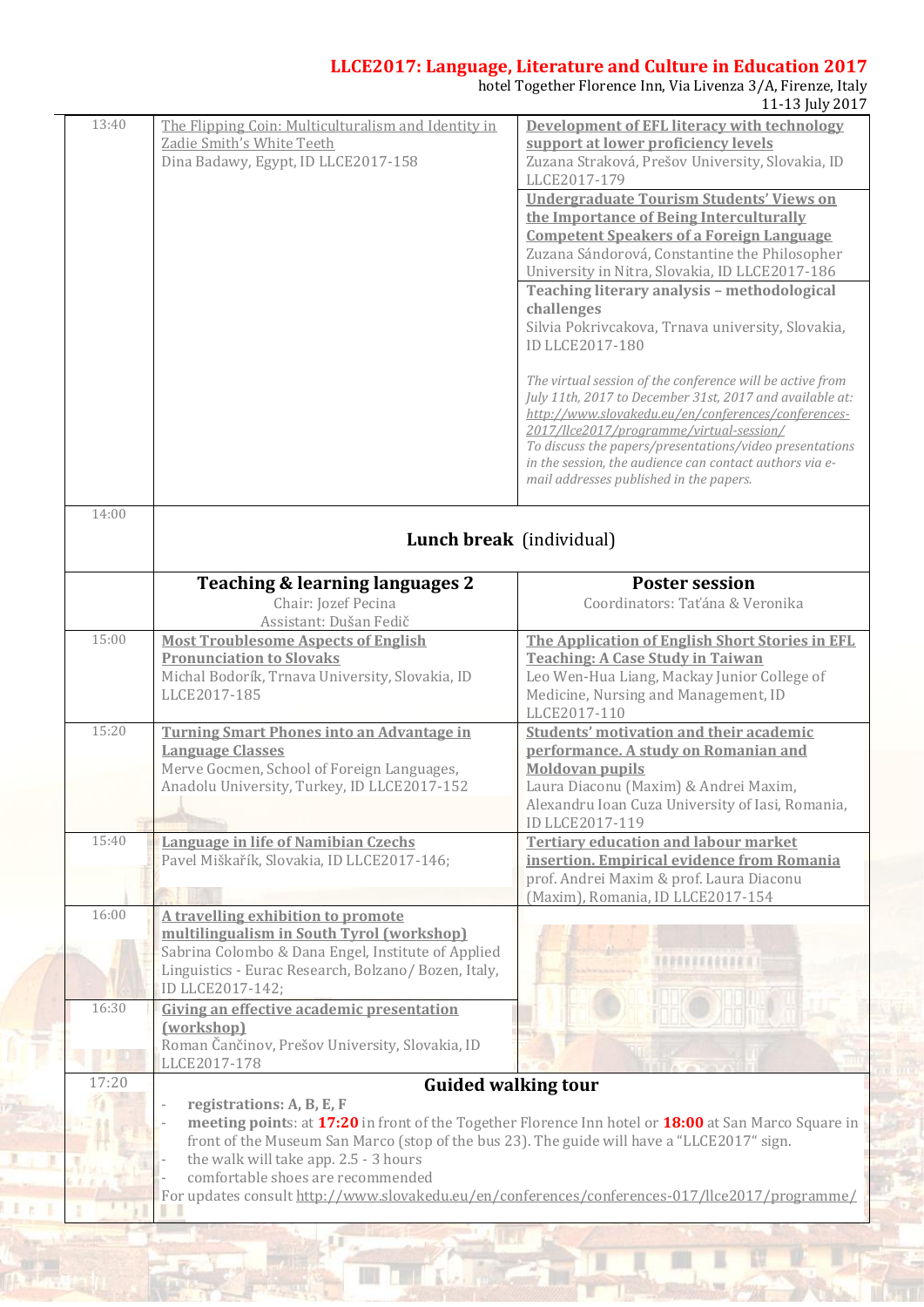## **12 July 2017**

| 9:00           | in front of the conference room                                                                                                                                                                                                                                                                                            |  |
|----------------|----------------------------------------------------------------------------------------------------------------------------------------------------------------------------------------------------------------------------------------------------------------------------------------------------------------------------|--|
| 12:00          | Registration<br>(venue: hotel Together Florence Inn, Via Livenza 3/A, Firenze, Italy 1st floor)                                                                                                                                                                                                                            |  |
| 10:00          | <b>Opening</b><br>Chair: Roman Cancinov                                                                                                                                                                                                                                                                                    |  |
| 10:20<br>10:40 | <b>Plenary sessions</b><br>Chair: Anton Pokrivcak, assistant: Michal Bodorik<br><b>Combinatorial Creativity in Education and Culture for 21st Century</b><br>Ionel Botef, South Africa, ID LLCE2017-101<br>Dealing with students sleeping in class: An empirical study on motivation<br>Kei Mihara, Japan, ID LLCE2017-128 |  |
|                | Teaching & learning literatures & cultures<br>Chair: Anton Pokrivcak<br>Assistant: Pavel Miškařík                                                                                                                                                                                                                          |  |
| 11:00          | <b>Levels of Taking Initiative of Teachers Belong to Baby Boomer, X and Y Generations</b><br>Muhammed Mehmet Mazlum & Ayşegül Atalay Mazlum, Turkey, ID 2017-106;                                                                                                                                                          |  |
| 11:20          | We're not meant to save the world, We're meant to leave it: Interstellar: An escapist movie<br>Ahmet Koc, Recep Tayyip Erdogan University, Turkey, ID LLCE2017-155                                                                                                                                                         |  |
| 11:40          | Martin Van Buren as a protagonist of "anti-campaign" biographies<br>Jozef Pecina, University of Ss Cyril and Methodius, Slovakia, ID 159                                                                                                                                                                                   |  |
| 12:00          | <b>George Grebenstchikoff's Early Autobiographical Writings: the Reflection of Cultural Trauma</b><br>and Identity<br>Oxana Tolstonozhenko, Russia, ID LLCE2017-125                                                                                                                                                        |  |
| 12:20          | AN ANALYSIS ON THE GRAPHOLOGY FUNCTIONS IN THE BOOKS SUGGESTED TO PRE-SCHOOL<br><b>CHİLDREN</b><br>Erhan ŞEN, Ankara University, Turkey, ID LLCE2017-117;                                                                                                                                                                  |  |
| 12:40          | Do we need culture? The sociocultural remarks on communicative approach in foreign<br>language teaching<br>Monika Lis, Poland, ID LLCE2017-177                                                                                                                                                                             |  |
| 12:40          |                                                                                                                                                                                                                                                                                                                            |  |
| 13:00          | <b>Coffee break</b>                                                                                                                                                                                                                                                                                                        |  |
|                | Nové trendy vo vedách o edukácii/New trends in education studies<br>Chair: Gabriela Petrová<br>Assistant: Nina Kozárová                                                                                                                                                                                                    |  |
| 13:00          | Výskum rýmovania v kontexte fonematického uvedomovania u detí predškolského veku /<br>Research on Rhyming in the Context of Phonemic Awareness in Preschool Age Children<br>Monika Máčajová & Soňa Grofčíková, Constantine the Philosopher University in Nitra, ID LLCE2017-176;                                           |  |
| 13:20          | Práca s textom ako determinant rozvoja tvorivého myslenia<br>Denisa Gunišová & Nina Kozárová, UKF in Nitra, Slovakia, ID LLCE2017-182<br><b>UP A CHAINED THE ATTEND</b>                                                                                                                                                    |  |
| 13:40          | Redundancia vo verbálnej komunikácii učiteľ a primárneho vzdelávania<br>Kinga Horváth, Univerzita J. Selyeho, Slovakia, ID LLCE2017-161;                                                                                                                                                                                   |  |
| 14:00          | Neuro-linguistics and mental mapping as determinants of the development of critical thinking<br>prof. Gabriela Petrová & Nina Kozárová, Univerzita Konštantína Filozofa v Nitre, Slovakia, ID LLCE2017-<br>132                                                                                                             |  |
|                |                                                                                                                                                                                                                                                                                                                            |  |

 $\overline{\mathbf{X}}$  and  $\overline{\mathbf{X}}$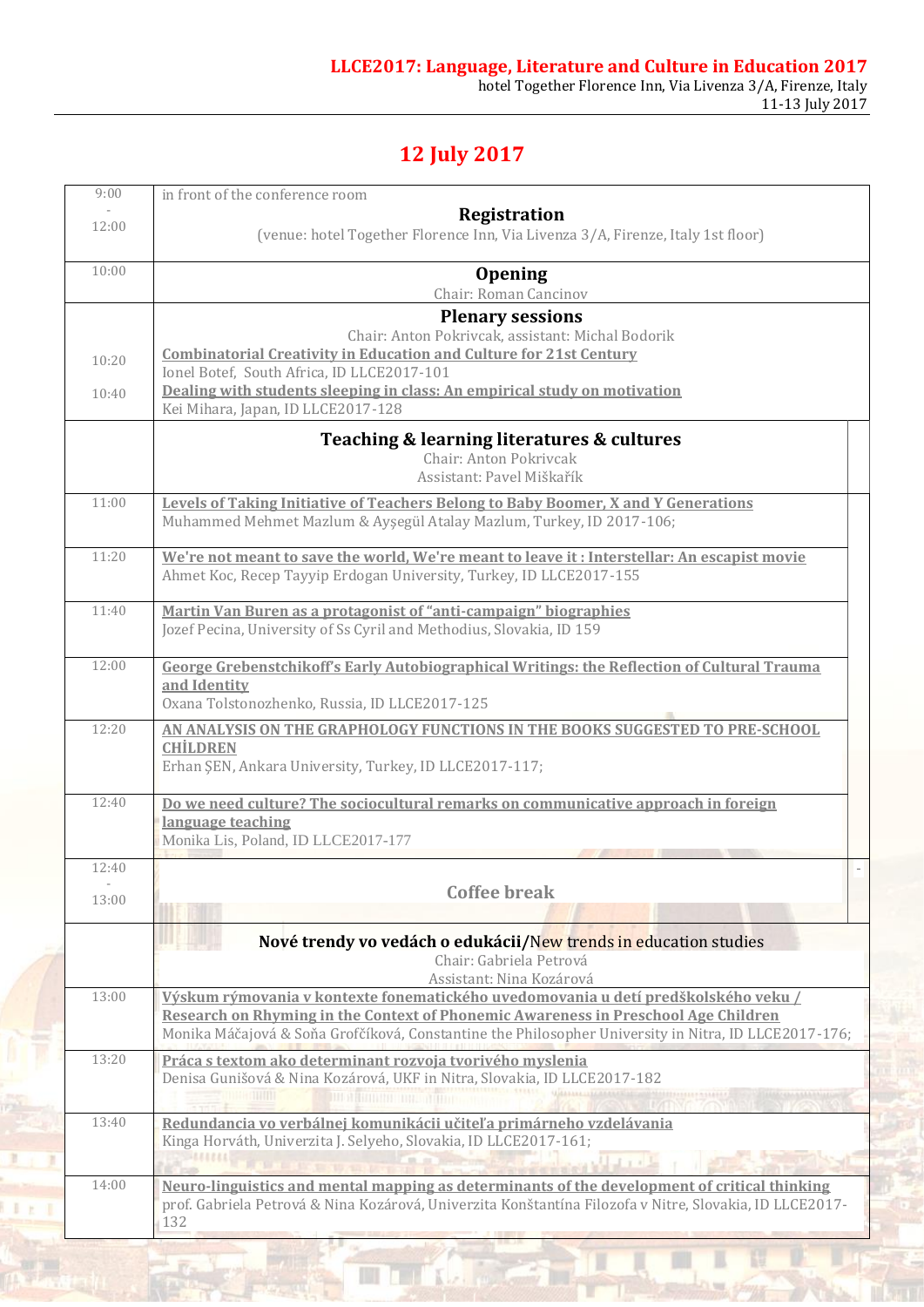#### **LLCE2017: Language, Literature and Culture in Education 2017**

hotel Together Florence Inn, Via Livenza 3/A, Firenze, Italy 11-13 July 2017

*BERREFEREER* 

| 14:20          | Developing the creative thinking of academically gifted pupils in the teaching process<br>Jana Duchovičová, Anton Šabo & Gabriela Petrová, Univerzita Konštantína v Nitre, Slovakia, ID LLCE2017-<br>133                                                                                                                                                                                                                 |  |
|----------------|--------------------------------------------------------------------------------------------------------------------------------------------------------------------------------------------------------------------------------------------------------------------------------------------------------------------------------------------------------------------------------------------------------------------------|--|
| 14:40          | Kontinuálne zlepšovanie vyučovacieho procesu v primárnom vzdelávaní<br>István Szőköl, Univerzita J. Selyeho, Slovakia, ID LLCE2017-160;                                                                                                                                                                                                                                                                                  |  |
| 15:00          | <u>Absencia odboru a programu geragogika – ako kríza slovenských univerzít / The absence of a</u><br><u>department and program of geragogy - as a crisis of Slovak universities</u><br>prof. Beáta Balogová, PhD. & PhDr. Veronika Kmetóny Gazdová, PhD., Prešovská univerzita, Slovakia, ID<br>LLCE2017-173;                                                                                                            |  |
| 15:20          | Možnosti skvalitnenia akademického vzdelávania v oblasti školského manažmentu<br>Mária Pisoňová, Univerzita Konštantína Filozofa, Slovakia, ID LLCE2017-162                                                                                                                                                                                                                                                              |  |
| 20:00<br>22:00 | Dinner in a Toscany style<br>- registrations: A, E<br>meeting point: at 20:00 in front of the Mercato Centrale, Via dell'Ariento, in the very centre of Florence<br>- the basic menu: ribolitta, bistecca alla fiorentina with potatoes and beans, home-made cantucci with<br>almonds, selection of Chianti wines<br>For updates consult:<br>http://www.slovakedu.eu/en/conferences/conferences-2017/llce2017/programme/ |  |

**The international conference LLCE2017 is organised as part of the following projects:**

- **KEGA 055UKF-4/2016:** Creating multimedia support for teaching Methodology of Language Education and Literary Education
- **KEGA 055UKF-4/2016:** Creating multimedia support for teaching Methodology of Language Education and Literary Education
- **APPV 15-0368:** Prax v centre odborovej didaktiky, odborová didaktika v Centre praktickej prípravy
- **APVV-15-0360:** Rozmery revitalizácie etnickej minority na Slovensku: interdisciplinárny záchranný výskum zanikajúcej etnickej skupiny Huncokárov
- **VEGA 1/0637/16**: Developing diagnostic tools for evaluating phonematic awareness of pre-school pupils
- **VEGA 1/0176/15**: Paradigms in education of health-challenged adults and seniors in residential care
- **VEGA 1/0596/15:** The effect of extensive reading on foreign language production of lower secondary students
- **National Experiment No. 2013-17361/52642:3-922:** CLIL in lower secondary education in Slovakia

Ш ш

*All the projects are funded by the Ministry of Education, Science, Research and Sport of the Slovak Republic.*